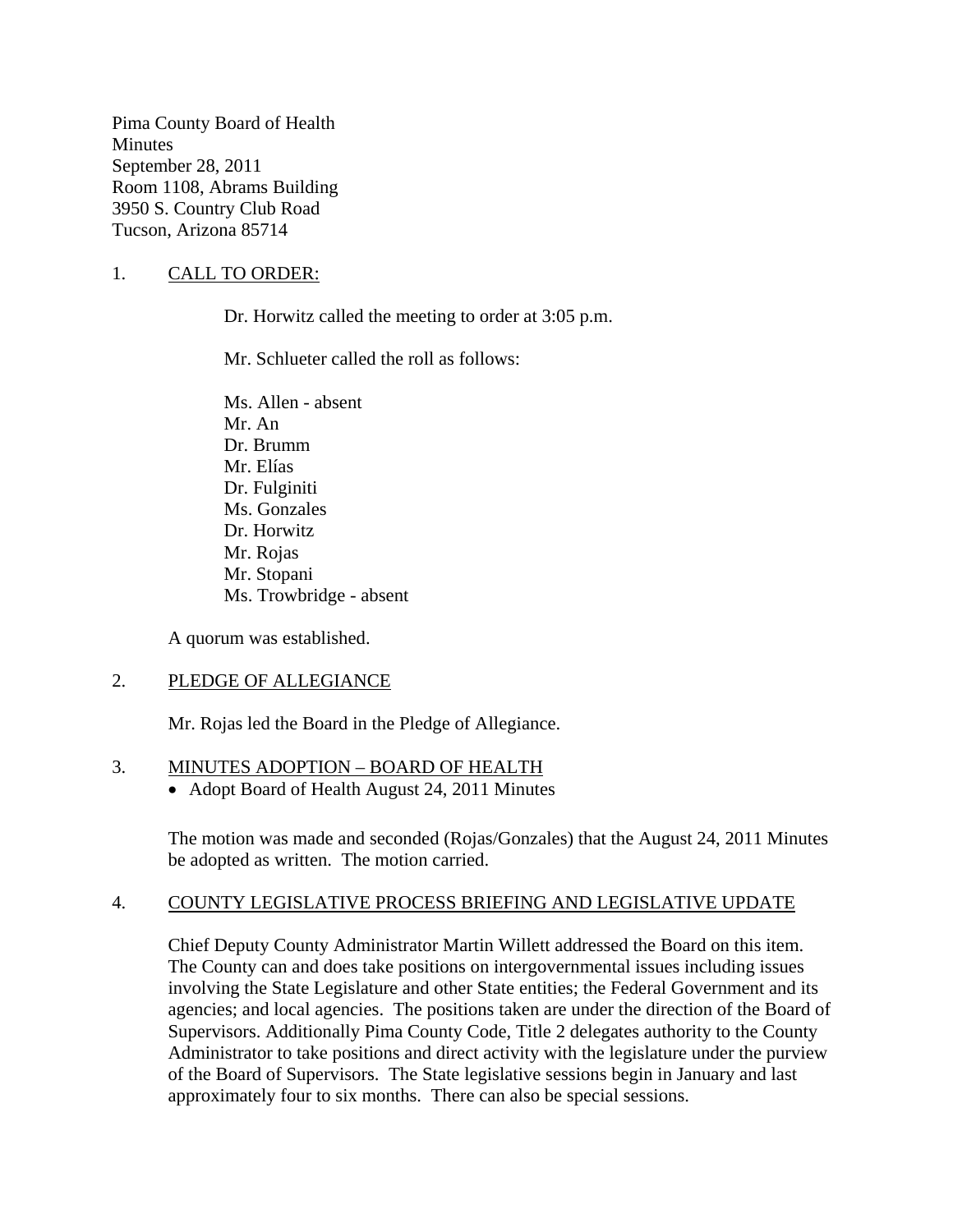Every year the County Administrator puts out a memo requesting staff submit their legislative priorities by a certain date. Approximately half of the submitted priorities can be addressed without involving the legislature. The remaining items are discussed and the County Administrator presents a list of recommended legislative priorities to the Board of Supervisors in the form of a resolution. The Board then adopts the resolution, either as presented or modified as they see fit. This typically occurs in November, which gives the County time to work on a foundation for its priorities before the legislature convenes in January. Mr. Willett said he has seen the County's list roughly as small as six and as large as 20. Some bills are more labor intensive; some bills require considerable research; and some bills just aren't as viable due to the timing or the current legislative climate. Mr. Willett said that some jurisdictions focus on maintaining, or not losing, what they have rather than trying to change anything. The County looks at other jurisdictions for commonality and works with coalitions to try to gain traction with the legislature. The County has one contract lobbyist who attends the legislative sessions and communicates with legislators in Phoenix. When the legislative sessions begins in January there are hundreds of proposed bills, then a few weeks later approximately half have been eliminated. Things change quickly and sometimes quietly.

Health Department Director Sherry Daniels said in the last legislative session there were approximately a dozen health related bills; and both Ms Daniels and Mr. Willett said that animal care is a very common topic in health related bills. Mr. Willett said he would inform Ms. Daniels of issues to take to the Board of Health for a position. Ms. Daniels said she also learns about legislative issues at monthly Arizona health directors' meetings. She agreed to have a legislative update as a regular item on the Board of Health agenda to allow for and promote communications on legislative issues as they arise.

# 5. DEPARTMENT OF ENVIRONMENTAL QUALITY UPDATE

# • Rosemont Air Quality Permit

Richard Grimaldi, Department of Environmental Quality Deputy Director, went over a PowerPoint presentation on the Rosemont air quality permit. In July 2010 the Rosemont Copper Company applied for an air quality permit for a proposed mine approximately 30 miles southeast of Tucson. The proposed operating life of the mine is 20 years. Pima County Department of Environmental Quality (PDEQ) originally determined the application was incomplete; Rosemont Copper provided additional information and the application was subsequently determined to be administratively complete in November 2010. Presently the process is in a 90-day public comment period. Additionally Rosemont Copper has filed suit against the County, specifically PDEQ, alleging failure to issue the permit in a timely manner. The main difference between this proposed mine and other regional copper mines is that Rosemont Copper is proposing a dry stack tailings method versus the wet slurry method used at other mines. In addition to the air quality permit pending with PDEQ, other permits and processes involving other agencies, such as the Forest Service and Arizona Department of Environmental Quality, are pending.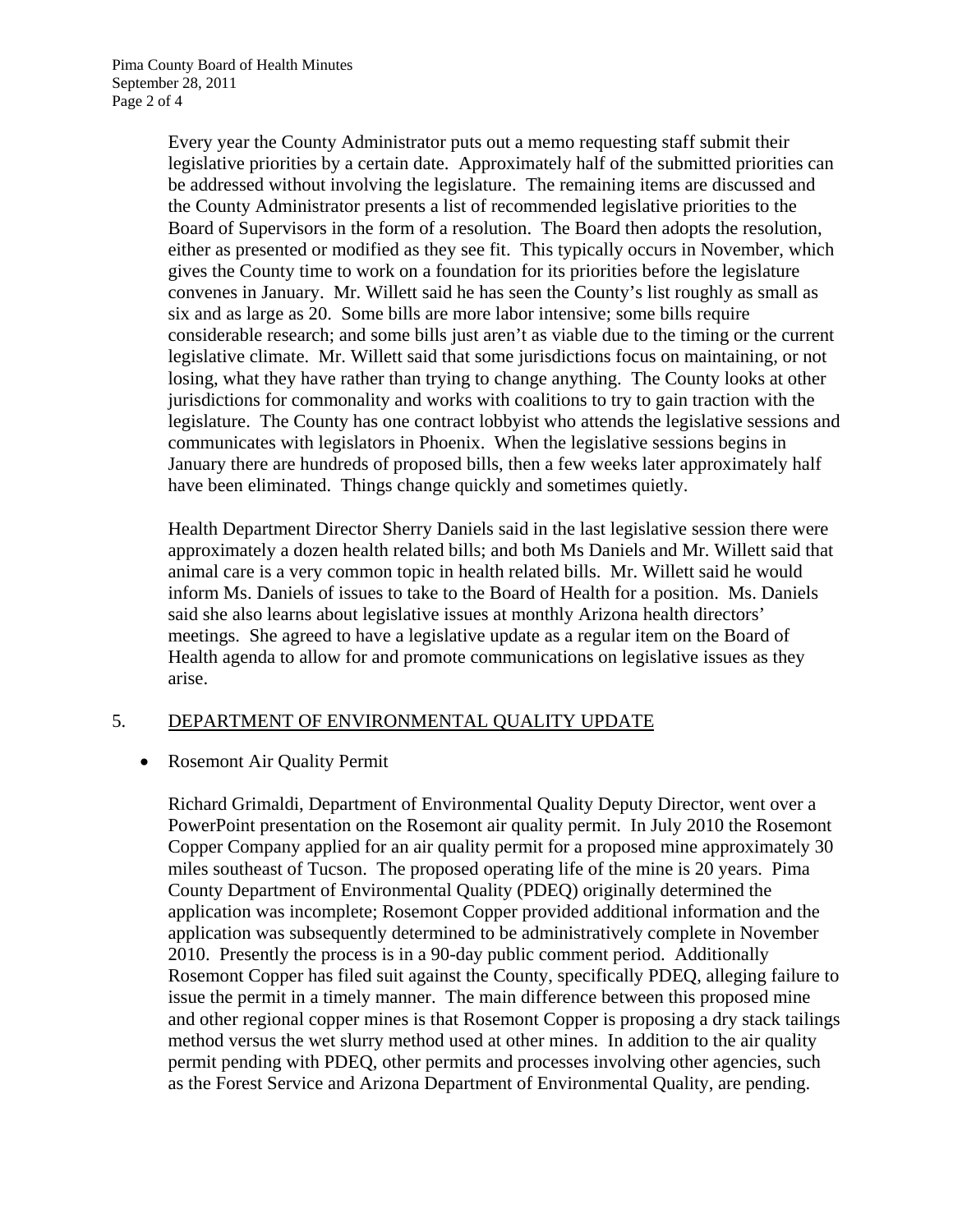# General Update

In 2008 the Environmental Protection Agency lowered the ozone standard from .080 parts per million (ppm) to .075 ppm. The Obama administration was evaluating the standard and was expected to announce a recommended standard in August 2011. It was anticipated that the standard would be lowered to .070 ppm, which is generally where the Tucson area ozone level hovers; however, the Obama administration announced they are postponing recommending a standard. The ozone standard must be reevaluated in 2013 per the Clean Air Act.

# 6. PROPOSED ORDINANCE FOR FEE WAIVER / REDUCTION FOR TEMPORARY FOOD PERMITS

Ms. Daniels and Community Surveillance and Investigation Division Manager Marcy Flanagan discussed that every year there have been several fund raising events that are of benefit to our community. These events typically involve numerous food vendors and per code each food vendor requires a temporary food permit. Event organizers, who often cover the temporary food permit fees, and food vendors frequently complain that the fees are a hardship and are counterproductive to the fund raising purpose of their event. Many of these complaints go through Board of Supervisors' offices. In recent years the Department has discounted the fees 50 percent, from \$60 to \$30, for non-profit, community benefit events. However, such a reduction would be in violation of recently enacted legislation, SB 1598 and County Code does not provide for such a reduction. Therefore, a proposed ordinance to amend County Code to allow the Health Department Director to reduce or waive fees was presented to the Board for their requested endorsement. The proposed eligibility for the fee reduction included being a tax exempt organization; or being a community organization conducting services to aid populations that are disadvantaged, underserved, low income, or established for charitable, civic or religious purposes; and the fee reduction or waiver must be requested on the organization's letterhead at least 30 days before the event date or expiration date of permit.

The proposal was discussed and various points and opinions ensued. Some food vendors donate all the food, some discount it and some charge full price. Suggestions brought up included discounting or waiving the fee based on food pricing, profit margins or which party, the vendor or organizer, ultimately covers the fee. However, it could be difficult to equitably define these various scenarios. Consistency and perceived impropriety were concerns. The influence of a \$30 discount was debated and there was some concern about balancing Department revenue loss against the benefits of the community event.

The motion was made and seconded (Horwitz/Rojas) that the Board postpone their decision on the proposal ordinance until the next regular meeting. The motion carried.

# 7. COMMUNITY HEALTH ADVOCACY COMMITTEE REPORT AND DISCUSSION RELATED TO LEGISLATIVE BRIEFING

Due to time constraints this item was not addressed.